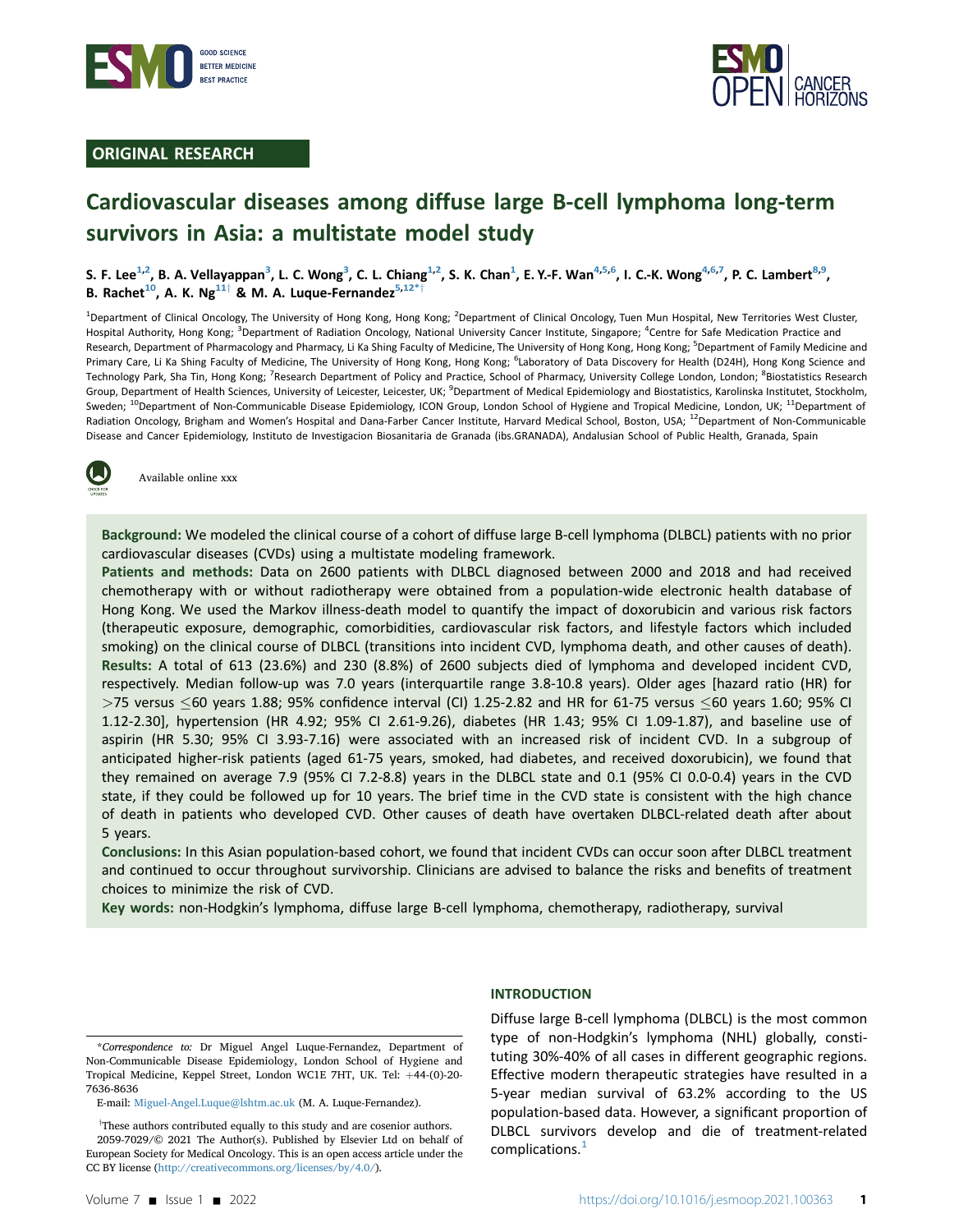The mainstay of therapeutic regimen for the treatment of patients with DLBCL includes rituximab, cyclophosphamide, doxorubicin, vincristine, and prednisone (R-CHOP) with or without radiotherapy (RT). This anthracycline-based chemotherapy regimen can increase the risk of cardiovascular sequelae; exposure to chest RT and preexisting cardiovascular risk factors may enhance the risk. $2-6$  The improvement in survival time should be interpreted in conjunction with longterm treatment-related toxicity. While lymphoma patients can experience different clinical events in the disease course, $<sup>1</sup>$ </sup> classical survival analyses estimate the probability to a single endpoint or perform separate analyses for each endpoint. However, these separate analyses do not describe the relations between different types of clinical events. In addition, available studies in survivors of aggressive NHL are often limited by missing key prognostic variables, such as treatment data. $5-15$ 

Limited data are available regarding the survival outcomes after the incidence of cardiovascular diseases (CVDs) among DLBCL survivors. $14$  The sequence of clinical events is important because a patient might have different prognoses after development of complications. Multistate models allow rich insights into complex disease pathways where a patient may experience intermediate events. Therefore, we aim to develop an illness-death multistate modeling approach to evaluate the prognostic factors affecting survival in DLBCL survivors, considering state transitions to CVD and death.

#### **METHODS**

#### Study design, participants, data, and setting

We conducted a population-based cohort study. Data were retrieved from the Clinical Data Analysis and Reporting System (CDARS; Supplementary Method S1, available at <https://doi.org/10.1016/j.esmoop.2021.100363>). [Figure 1](#page-2-0) shows the inclusion and exclusion criteria and the number of patients who finally constituted the study cohort.<sup>[16](#page-7-1)</sup> The cohort consisted of all DLBCL cases histologically diagnosed between 2000 and 2018 in Hong Kong. Patients were excluded if they (i) had unknown demographic data or aged  $<$ 18 years (N = 71), (ii) developed CVD before DLBCL diagnosis ( $N = 279$ ), and (iii) had not received chemotherapy for the DLBCL ( $N = 1138$ ). Follow-up times for DLBCL cases ( $N = 2600$ ) continued until absorbing states (lymphoma death or other causes of death), censor date 30 September 2019, or up to 15 years after baseline, whichever is earlier. The study protocol was approved by the Research Ethics Committee of the New Territories West Cluster, Hospital Authority, Hong Kong (reference no: NTWC/REC/19085).

## Outcomes and main exposures

Outcomes. The study outcomes included lymphoma deaths, other causes of death, and composite clinical events, which were the incident CVDs developed after diagnosis of DLBCL. The incident CVDs included ischemic heart disease, heart failure, cardiomyopathy, and stroke clinically diagnosed during inpatient hospital visits or as cause of death after the diagnosis of the lymphoma [International Classification of Diseases (ICD)-9 codes in Supplementary Table S1, available at <https://doi.org/10.1016/j.esmoop.2021.100363>].

Main exposure and other risk factors. The main exposure variables were sex, age at diagnosis, treatment exposures (use of chemotherapy, rituximab, and RT), cardiovascular risk factors, comorbidities (Supplementary Method S2, available at [https://doi.org/10.1016/j.esmoop.2021.100363\)](https://doi.org/10.1016/j.esmoop.2021.100363), and socioeconomic status. Cardiovascular risk factors included hypertension, dyslipidemia/hyperlipidemia, dia-betes, and smoking.<sup>17[,18](#page-7-3)</sup> These medical conditions and smoking status were ascertained using a combination of ICD-9 codes, and the prescriptions of medications for these conditions (Supplementary Table S2 and Method S3, available at [https://doi.org/10.1016/j.esmoop.2021.100363\)](https://doi.org/10.1016/j.esmoop.2021.100363). We considered the use of medical financial assistance as a surrogate for low socioeconomic status.

#### DLBCL treatment information

The treatment information included chemotherapy regimens (doxorubicin-based versus nondoxorubicin-based), use of rituximab, and RT. The absolute prescribed doses of doxorubicin were determined from pharmacy database. Patients who received doxorubicin were categorized by the absolute cumulative doses ( $\leq$ 500 or  $>$ 500 mg, which is equivalent to  $\sim$  6 cycles of doxorubicin-containing regimen, or 300 mg/m<sup>2</sup> assuming an average body surface area of 1.67  $m^2$ , a reasonable number based on local data).<sup>[19](#page-7-4)</sup>

## Statistical analysis

Descriptive statistics for demographics, follow-up duration, and prevalence of characteristics were generated for the DLBCL survivors. Continuous variables were presented as medians with the minimum and maximum ranges, while categorical variables were presented as percentages. We reported the 2- and 5-year overall survival (OS) using the Kaplan-Meier method.

We then used a multistate modeling framework to study the natural course of patients with DLBCL and evaluated their mortality risk and survival experience accounting for the CVD competing risk up to 10 years of follow-up. The Markov illness-death model is a useful way of describing a journey in which an individual moves through a series of states in continuous time. We analyzed the course of DLBCL in two alive states: $20$  (i) alive after diagnosis of DLBCL, and (ii) alive after development of CVD; and two independent absorbing status: (i) DLBCL death and (ii) other causes of death (Supplementary Figure S1, available at [https://doi.](https://doi.org/10.1016/j.esmoop.2021.100363) [org/10.1016/j.esmoop.2021.100363\)](https://doi.org/10.1016/j.esmoop.2021.100363). The arrows indicate the direction of possible transitions to four different states specified in boxes (i.e. states 1 to 4) (Supplementary Figure S1, available at [https://doi.org/10.1016/j.esmoop.](https://doi.org/10.1016/j.esmoop.2021.100363) [2021.100363\)](https://doi.org/10.1016/j.esmoop.2021.100363). All patients began in the initial DLBCL state, which was defined as the time of lymphoma diagnosis, and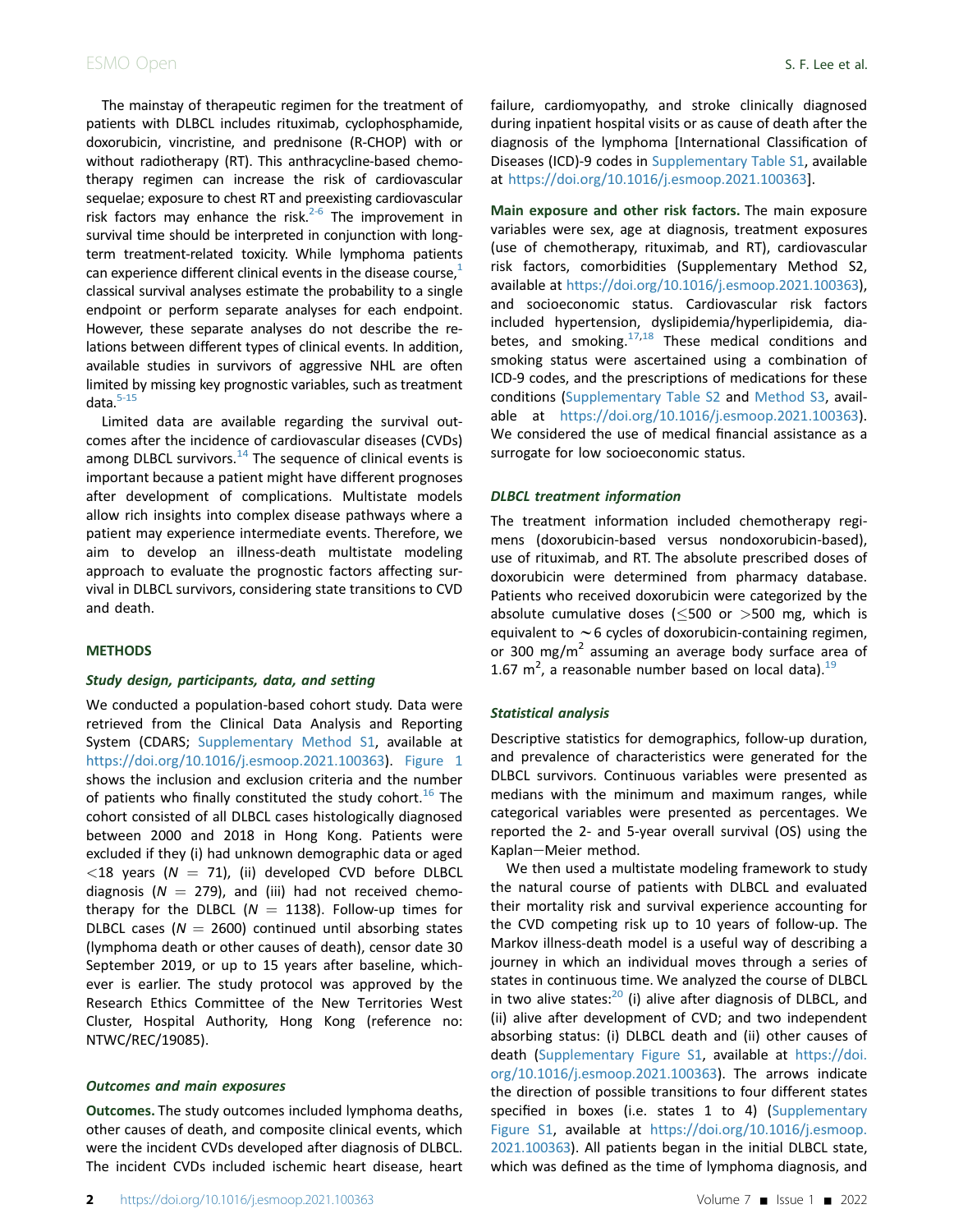<span id="page-2-0"></span>

Figure 1. CONSORT Diagram showing the inclusion and exclusion criteria ( $N = 2600$ ), Hong Kong, 2000-2018. CVD, cardiovascular disease; DLBCL, diffuse large B-cell lymphoma.

could then move to a CVD state, or a dead state (lymphoma or other causes of death), and could also die after CVD (Supplementary Figure S1, available at [https://doi.org/10.](https://doi.org/10.1016/j.esmoop.2021.100363) [1016/j.esmoop.2021.100363\)](https://doi.org/10.1016/j.esmoop.2021.100363). Details of the Markov illnessdeath model are in Supplementary Method S4, available at <https://doi.org/10.1016/j.esmoop.2021.100363>.

The multistate modeling was conducted using Stata version 16.1 (StataCorp, College Station, Texas, USA) and its multistate packages v4.3.0 and merlin v2.0.2. $^{21,22}$  $^{21,22}$  $^{21,22}$  $^{21,22}$  We provide the Stata code used to conduct the analysis in Supplementary Method S5, available at [https://doi.org/10.](https://doi.org/10.1016/j.esmoop.2021.100363) [1016/j.esmoop.2021.100363.](https://doi.org/10.1016/j.esmoop.2021.100363)

### RESULTS

The characteristics of the DLBCL cohort ( $N = 2600$ ) are detailed in [Table 1](#page-3-0). The median age at diagnosis for the DLBCL cohort was 63 years (interquartile range, 53-73 years); 56.0% were male. As of 30 September 2019, the median follow-up time from index date for the entire lymphoma survivor cohort was 7.0 years (interquartile range, 3.8-10.8 years). Overall, 848 patients died within 2 years of diagnosis (61.9% due to DLBCL), and 1103 patients died before the last day of follow-up (55.6% due to DLBCL).

#### Multistate illness-death model

The unadjusted 2- and 5-year OS were 72.2% [95% confidence interval (CI) 70.4% to 73.9%] and 62.4% (95% CI

60.4% to 64.3%), respectively. A total of 613 (23.6%) of 2600 patients died of lymphoma at 10 years of follow-up. The analyses based on multivariable flexible parametric hazard regression models showed that age [>75 versus  $\leq$ 60 years; hazard ratio (HR) 1.88; 95% CI 1.25-2.82] and 61-75 versus  $\leq$ 60 years (HR 1.60; 95% CI 1.12-2.30), cardiovascular risk factors [hypertension (HR 4.92; 95% CI 2.61- 9.26), diabetes (HR 1.43; 95% CI 1.09-1.87)] and baseline use of aspirin (HR 5.30; 95% CI 3.93-7.16) were associated with a higher rate of CVD, while the use of rituximab (HR 0.69; 95% CI 0.50-0.94) decreased the rate (transition 1 in [Figure 2](#page-4-0) and [Table 2](#page-5-0)).

Being older [>75 years (HR 2.15; 95% CI 1.62-2.86), 61-75 years (HR 1.52; 95% CI 1.22-1.91)], having received RT (HR 1.66; 95% CI 1.32-2.10), hypertension (HR 1.64; 95% CI 1.29- 2.07), and elevated lactate dehydrogenase (HR 2.10; 95% CI 1.70-2.60) were associated with a higher rate of lymphoma death, while the use of rituximab (HR 0.57; 95% CI 0.47- 0.70), having medical fee waiver (HR 0.68; 95% CI 0.47- 0.99), being a smoker (HR 0.64; 95% CI 0.51-0.81), and baseline use of aspirin (HR 0.52; 95% CI 0.41-0.67) were associated with a lower risk of DLBCL-associated mortality for patients (transition 2 in [Figure 2](#page-4-0) and [Table 2\)](#page-5-0).

Patients had higher hazards of other causes of death if they were older [>75 years (HR 3.94; 95% CI 2.82-5.50), 61- 75 years (HR 1.99; 95% CI 1.49-2.66)], being male sex (HR 1.62; 95% CI 1.29-2.04), and have hypertension (HR 1.87;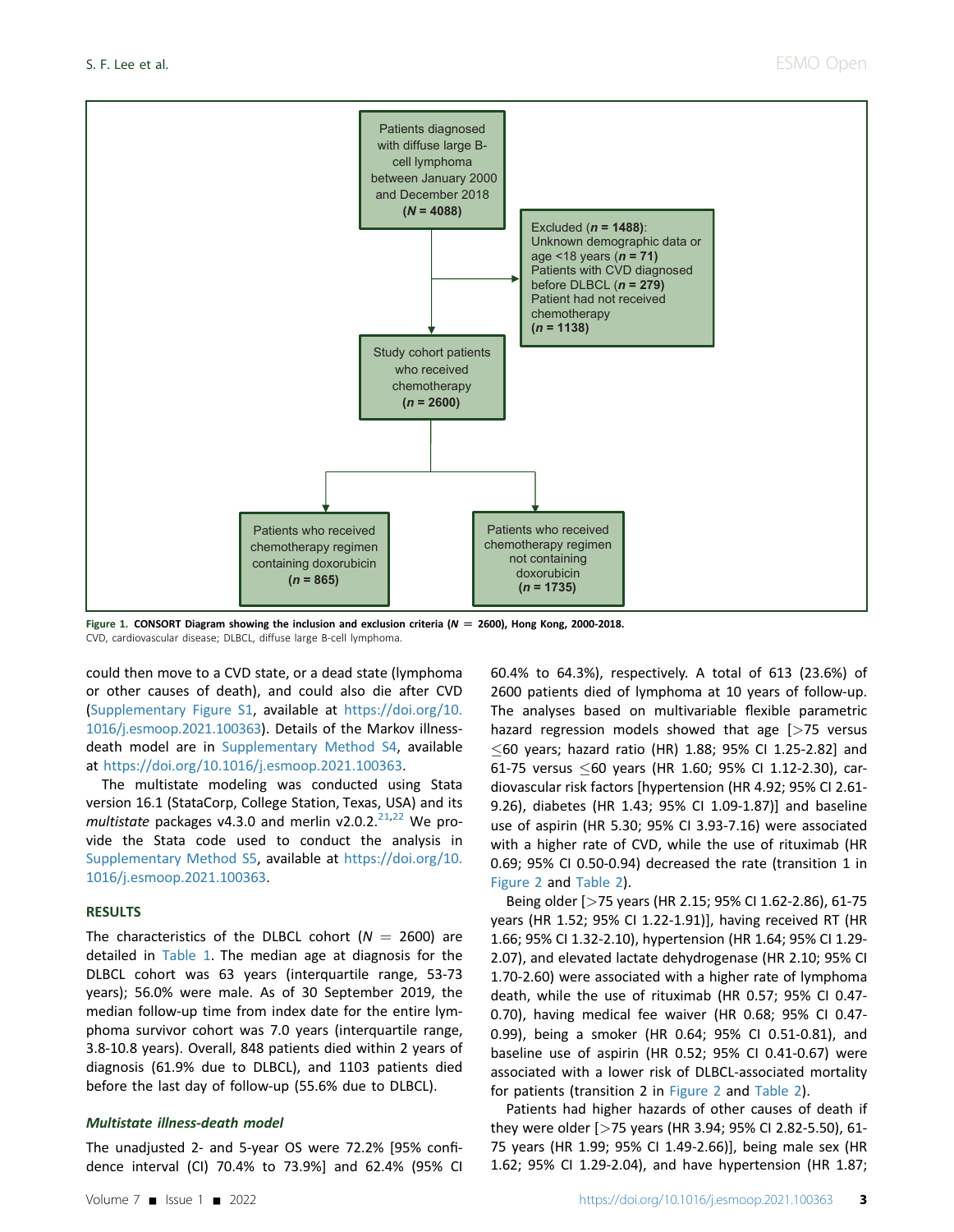<span id="page-3-0"></span>

| <b>Characteristics</b>                                 | All lymphoma<br>patients ( $n = 2600$ ) | by death $(n = 1103)$         | Lymphoma patients categorized        |  |  |
|--------------------------------------------------------|-----------------------------------------|-------------------------------|--------------------------------------|--|--|
|                                                        |                                         | Lymphoma<br>death $(n = 613)$ | Other causes of<br>death $(n = 490)$ |  |  |
| Patient's factors                                      |                                         |                               |                                      |  |  |
| Age at lymphoma diagnosis, year                        |                                         |                               |                                      |  |  |
| Median (range)                                         | 63 (18-97)                              | 67 (19-95)                    | 70 (18-97)                           |  |  |
| Sex, n (%)                                             |                                         |                               |                                      |  |  |
| Male                                                   | 1456 (56.0)                             | 359 (58.6)                    | 316 (64.5)                           |  |  |
| Female                                                 | 1144 (44.0)                             | 254(41.4)                     | 174 (35.5)                           |  |  |
| Race, n (%)                                            |                                         |                               |                                      |  |  |
| Chinese                                                | 2484 (95.5)                             | 594 (96.9)                    | 475 (96.9)                           |  |  |
| Non-Chinese                                            | 116 (4.5)                               | 19(3.1)                       | 15(3.1)                              |  |  |
| Elevated LDH, n (%)                                    | 1336 (54.5)                             | 415 (71.7)                    | 272 (59.5)                           |  |  |
| RCS comorbidity scores, n (%)                          |                                         |                               |                                      |  |  |
| 0                                                      | 1710 (65.8)                             | 417 (68.0)                    | 253 (51.6)                           |  |  |
| $\mathbf{1}$                                           | 664 (25.5)                              | 159 (25.9)                    | 179 (36.5)                           |  |  |
| >2                                                     | 226 (8.7)                               | 37(6.0)                       | 58 (11.8)                            |  |  |
| Fee waiver recipients (surrogate for lower SES), n (%) | 200(7.7)                                | 43 (7.0)                      | 52(10.6)                             |  |  |
| Hypertension, n (%)                                    | 1797 (69.1)                             | 490 (79.9)                    | 417 (85.1)                           |  |  |
| Diabetes mellitus, n (%)                               | 598 (23.0)                              | 170 (27.7)                    | 140 (28.6)                           |  |  |
| Dyslipidemia/hyperlipidemia, n (%)                     | 561 (21.6)                              | 100(16.3)                     | 93 (19.0)                            |  |  |
| Smoker, n (%)                                          | 645 (24.8)                              | 121(19.7)                     | 149 (30.4)                           |  |  |
| Aspirin use, n (%)                                     | 602 (23.2)                              | 132 (21.5)                    | 161 (32.9)                           |  |  |
| <b>Treatment factors</b>                               |                                         |                               |                                      |  |  |
| Chemotherapy, n (%)                                    |                                         |                               |                                      |  |  |
| Regimens containing doxorubicin (>500 mg)              | 166(6.4)                                | 29 (4.7)                      | 22(4.5)                              |  |  |
| Regimens containing doxorubicin ( $\leq$ 500 mg)       | 699 (26.9)                              | 173 (28.2)                    | 123 (25.1)                           |  |  |
| Nondoxorubicin regimens                                | 1735 (66.7)                             | 411(67.1)                     | 345 (70.4)                           |  |  |
| Radiation, n (%)                                       | 308 (11.9)                              | 120 (19.6)                    | 78 (15.9)                            |  |  |
| Rituximab, n (%)                                       | 1980 (76.2)                             | 395 (64.4)                    | 334 (68.2)                           |  |  |

Abbreviations: LDH, lactate dehydrogenase; RCS, Royal College of Surgeons; SES, socioeconomic status.

95% CI 1.37-2.57); the use of rituximab (HR 0.62; 95% CI 0.49-0.79) and baseline use of aspirin (HR 0.69; 95% CI 0.53- 0.90) decreased the risk of other causes of death (transition 3 in [Figure 2](#page-4-0) and [Table 2](#page-5-0)).

## Subgroup sensitivity analysis among 230 patients with incident CVD

Among the entire study population of 2600 patients, 230 (8.8%) patients had incident CVD and 134 (6.4%) patients received doxorubicin dose >500 mg. We estimated the length of stay in each state, given a particular covariate pattern [based on age, doxorubicin, and cardiovascular risk factors (diabetes, smoking)]. [Figure 3](#page-6-3) and Supplementary Figure S2, available at [https://doi.org/10.1016/j.esmoop.](https://doi.org/10.1016/j.esmoop.2021.100363) [2021.100363](https://doi.org/10.1016/j.esmoop.2021.100363) show the probability of being in each state for a patient who smoked, with diabetes, and received or not received doxorubicin.

Patients aged 61-75 years, smoked, had diabetes, and received doxorubicin on average remained 7.9 years (95% CI 7.2-8.8) in the DLBCL state and 0.1 years (95% CI 0.0-0.4) in the CVD state if they could be followed up for 10 years, before dying from lymphoma or from other causes. The brief time patients spent in the CVD state implies that those who developed CVD would have a high chance of further transition into death states. For this subgroup, other causes of death have overtaken DLBCL-related death after  $\sim$  5 years, as shown in Supplementary Figure S3, available

at [https://doi.org/10.1016/j.esmoop.2021.100363.](https://doi.org/10.1016/j.esmoop.2021.100363) Further sensitivity analysis showed that 59 patients had one of the major rheumatic diseases (Supplementary Table S2, available at [https://doi.org/10.1016/j.esmoop.2021.100363\)](https://doi.org/10.1016/j.esmoop.2021.100363). Chi-square test between their baseline aspirin use and the rheumatic diseases showed weak evidence of association  $(P = 0.176)$ .

## **DISCUSSION**

In a contemporary cohort of 2600 patients diagnosed with DLBCL without previous CVD, patients were found to have a trend of increased risk of transition to CVD and a higher risk of developing CVD and subsequent death if they had received higher doses (more cycles) of doxorubicin in primary treatment. Besides, we reported that age beyond 60 years and hypertension were associated with a higher risk of death and incident CVD, while elevated baseline serum lactate dehydrogenase (a surrogate for more advanced disease) was associated with a higher risk of lymphoma death. Previous studies showed that elderly patients may still benefit from anthracycline-based chemotherapy.  $23,24$  $23,24$ However, the toxicities related to R-CHOP therapy are exacerbated with increasing age, functional disability, and comorbidity.<sup>[25](#page-7-10),[26](#page-7-11)</sup> Patients' age might complicate the decision to use anthracycline-based chemotherapy, as shown in a large epidemiological study in the United States, in which patients aged >80 years were less common to receive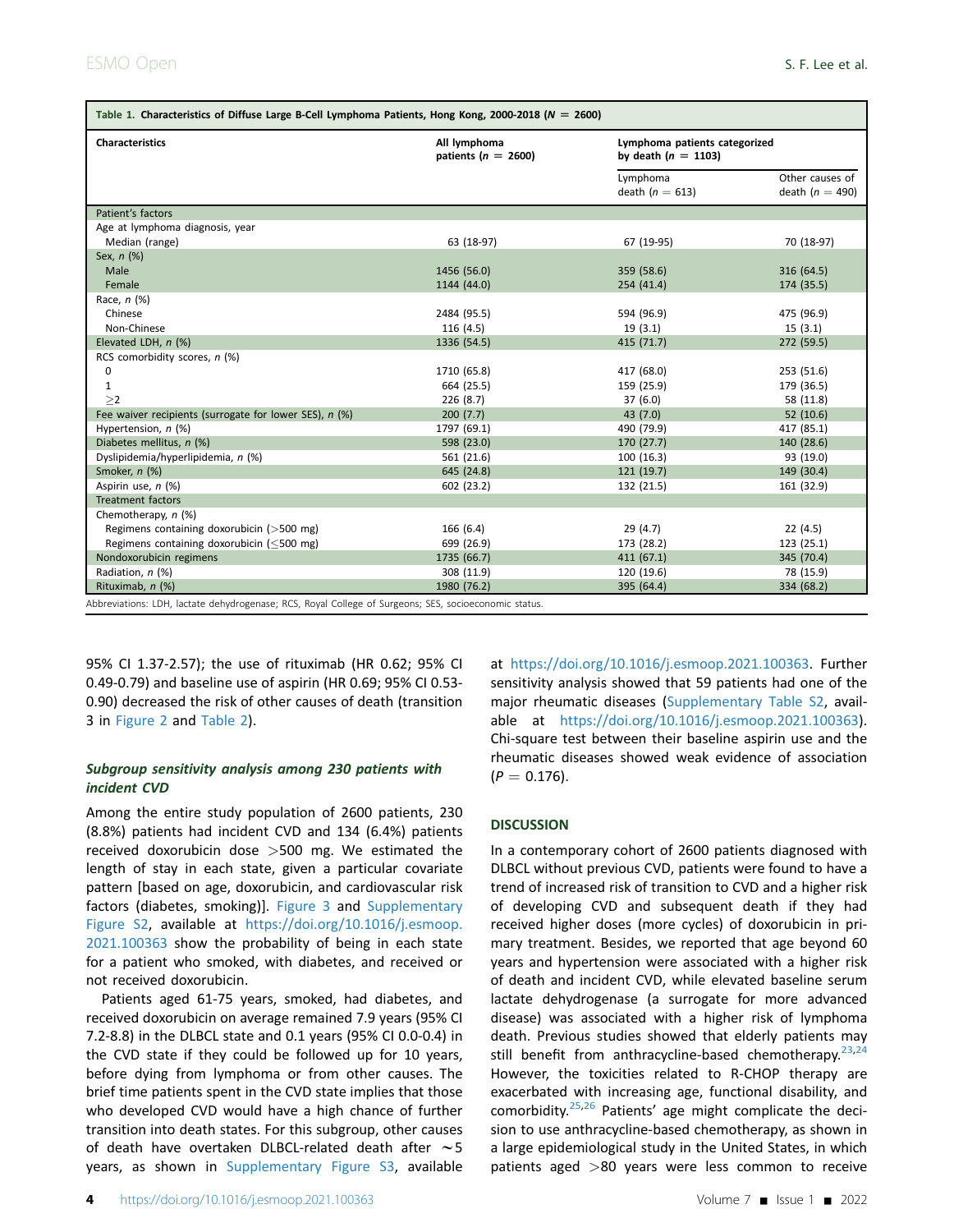<span id="page-4-0"></span>

Figure 2. Forest plot showing: the model estimates from the transition-specific models fitted to the diffuse large B-cell lymphoma, Hong Kong, 2000-2018  $(N = 2600)$ .

Transition 1: DLBCL diagnosis to CVD. Transition 2: DLBCL diagnosis to DLBCL death. Transition 3: DLBCL diagnosis to other causes of death. Transition 4: CVD to DLBCL death. Transition 5: CVD to other causes of death. Dyslipidemia/hyperlipidemia and comorbidity scores were not included in the model because of data scarcity in some transitions. Hypertension was not included in the models for transitions 4 and 5 because of lack of fit related to sparse data on hypertension and thus model convergence issues. CI, confidence interval; CVD, cardiovascular disease; DLBCL, diffuse large B-cell lymphoma; LDH, lactate dehydrogenase; SES, socioeconomic status.

R-CHOP regimen. $27$  Therefore it is crucial in having a comprehensive assessment of a patient's fitness for anthracycline-based treatment before considering less toxic and potentially less effective alternatives.<sup>[28](#page-7-13)</sup>

The presence of pre-existing cardiovascular risks factors such as diabetes and hypertension is found to be relevant for our DLBCL cohort. Hypertension was associated with increased risks of CVD and deaths. This finding corroborated with studies that reported comorbidity predicts for worse OS for adult patients with  $DLECL^{29,30}$  $DLECL^{29,30}$  $DLECL^{29,30}$  $DLECL^{29,30}$  and increased CVD risks among patients diagnosed with DLBCL or NHL, $6,14$  $6,14$  and cancer survivors in general. $12,31$  $12,31$  $12,31$  Baseline aspirin use was associated with a higher incident risk of CVD. This should be regarded as a secondary finding supplementary to the main results largely because of multiple comparisons in endpoints. Aspirin could be prescribed for other medical conditions such as rheumatic diseases. However, the sensitivity analysis has shown weak association between baseline aspirin use and these diseases. We hypothesize that aspirin use at baseline is likely a surrogate for pre-existing higher cardiovascular risk. We suggest that proactive pretreatment

screening for these risk factors, and vigorous monitoring of cardiac function during and after lymphoma treatment may be helpful. $31,32$  $31,32$  RT was found to be associated with a higher probability of transitions into lymphoma-related death. However, we did not have detailed RT information from our database, such as RT sites, dose fractionation, and indication. It is likely that patients who received RT had more advanced disease, such as bulky sites or partial response to chemotherapy.

In our analyses, many sociodemographic and clinical factors found to be significantly associated with (or with a trend to affect) DLBCL-specific mortality also were factors associated with all other causes of death. Available data and the current study findings suggest that clinicians need to consider these factors when optimizing therapy to increase survival and reduce adverse events.<sup>[29,](#page-7-14)[30](#page-7-15)</sup>

We acknowledge that our study has several limitations. Similar to other studies of electronic health registry, detailed information on disease and certain patient characteristics such as performance status, dietary pattern, levels of physical exercise, and RT dose fractionation and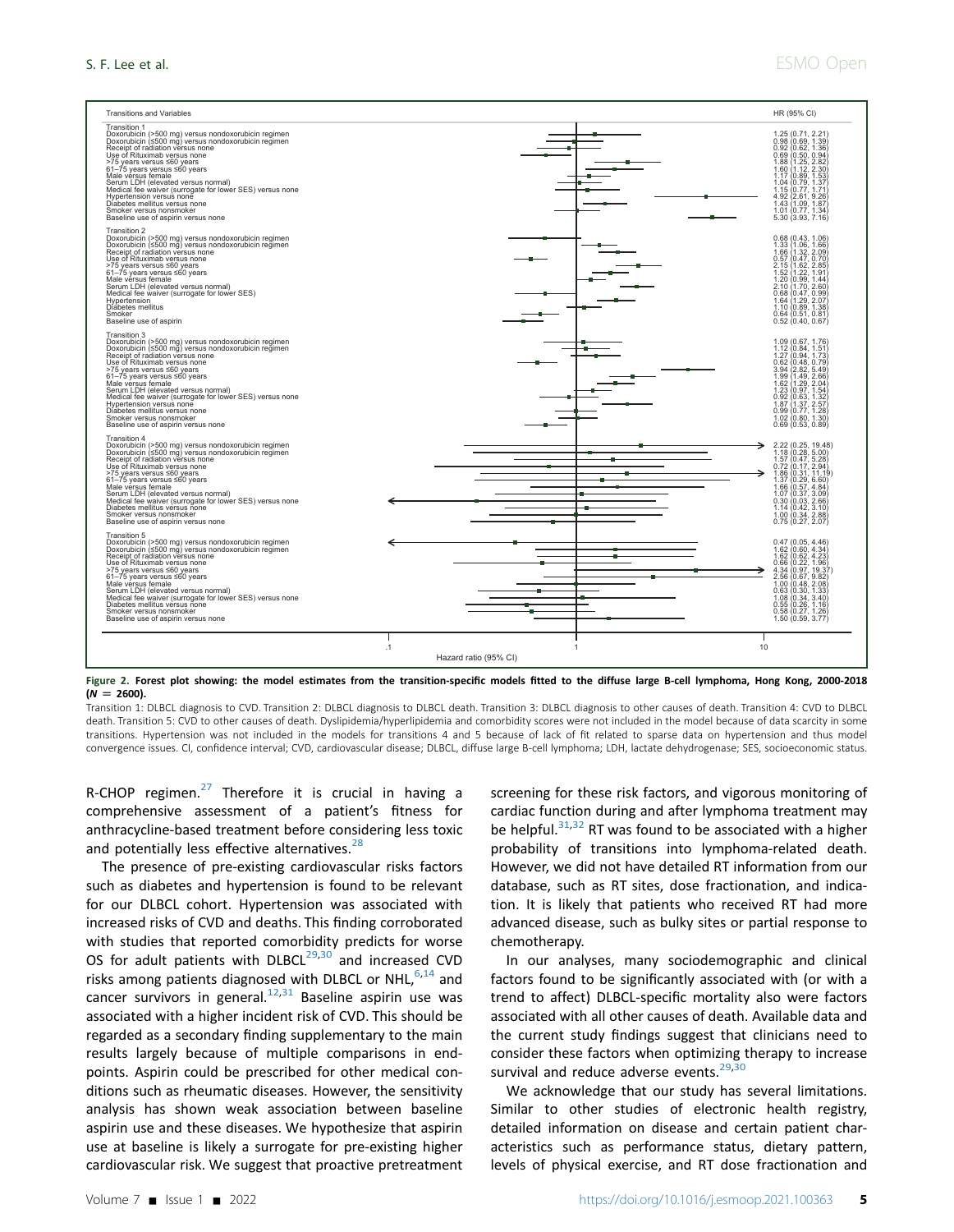| Table 2. Model estimates from the transition-specific models fitted to the diffuse large B-cell lymphoma, Hong Kong, 2000-2018 (N = 2000) |                                             |                                          |                                          |                                          |                                          |  |  |
|-------------------------------------------------------------------------------------------------------------------------------------------|---------------------------------------------|------------------------------------------|------------------------------------------|------------------------------------------|------------------------------------------|--|--|
| <b>Variables</b>                                                                                                                          | Multistate illness-death model <sup>a</sup> |                                          |                                          |                                          |                                          |  |  |
|                                                                                                                                           | Transition 1 <sup>b</sup><br>HR (95% CI)    | Transition 2 <sup>c</sup><br>HR (95% CI) | Transition 3 <sup>d</sup><br>HR (95% CI) | Transition 4 <sup>e</sup><br>HR (95% CI) | Transition 5 <sup>t</sup><br>HR (95% CI) |  |  |
| <b>Treatment factors</b>                                                                                                                  |                                             |                                          |                                          |                                          |                                          |  |  |
| Chemotherapy                                                                                                                              | $1.25(0.71-2.21)$                           | $0.68$ (0.43-1.06)                       | $1.09(0.67-1.76)$                        | $2.22$ (0.25-19.48)                      | $1.86$ (0.47-7.29)                       |  |  |
| Doxorubicin (>500 mg) versus<br>nondoxorubicin regimen                                                                                    |                                             |                                          |                                          |                                          |                                          |  |  |
| Doxorubicin (<500 mg) versus                                                                                                              | $0.98(0.69-1.39)$                           | $1.33(1.06-1.66)$                        | $1.12(0.84-1.51)$                        | $1.18(0.28-5.0)$                         | 1.62 (0.61-4.34)                         |  |  |
| nondoxorubicin regimen                                                                                                                    |                                             |                                          |                                          |                                          |                                          |  |  |
| Receipt of radiation                                                                                                                      | $0.92$ $(0.62 - 1.36)$                      | $1.66$ $(1.32-2.10)$                     | $1.27(0.94-1.73)$                        | $1.57(0.47-5.28)$                        | $1.62$ (0.62-4.23)                       |  |  |
| Use of rituximab                                                                                                                          | $0.69$ (0.50-0.94)                          | $0.57(0.47-0.70)$                        | $0.62$ (0.49-0.79)                       | $0.72$ (0.18-2.94)                       | $0.66$ (0.22-1.96)                       |  |  |
| Patient factors                                                                                                                           |                                             |                                          |                                          |                                          |                                          |  |  |
| Age at lymphoma diagnosis<br>$>$ 75 years versus $\leq$ 60 years                                                                          | $1.88(1.25-2.82)$                           | $2.15(1.62 - 2.86)$                      | $3.94$ (2.82-5.50)                       | $1.86(0.31-11.19)$                       | 4.34 (0.97-19.34)                        |  |  |
| 61-75 years versus $\leq$ 60 years                                                                                                        | $1.60(1.12-2.30)$                           | $1.52$ $(1.22 - 1.91)$                   | $1.99(1.49-2.66)$                        | $1.38(0.29-6.60)$                        | $2.56$ (0.67-9.82)                       |  |  |
| Sex (male versus female)                                                                                                                  | $1.17(0.90-1.53)$                           | 1.20 (0.99-1.44)                         | 1.62 (1.29-2.04)                         | 1.66 (0.57-4.84)                         | $1.00(0.48-2.08)$                        |  |  |
| Serum LDH (elevated versus normal)                                                                                                        | $1.04(0.79-1.37)$                           | $2.10(1.70-2.60)$                        | $1.23(0.97-1.54)$                        | $1.07(0.37-3.09)$                        | $0.63$ (0.30-1.33)                       |  |  |
| Medical fee waiver (surrogate for lower SES)                                                                                              | $1.15(0.77-1.71)$                           | $0.68$ (0.47-0.99)                       | $0.92$ (0.64-1.32)                       | $0.30(0.03-2.66)$                        | $1.08(0.34-3.40)$                        |  |  |
| Hypertension                                                                                                                              | 4.92 (2.61-9.26)                            | $1.64$ $(1.29-2.07)$                     | $1.87(1.37-2.57)$                        |                                          |                                          |  |  |
| Diabetes mellitus                                                                                                                         | $1.43(1.09-1.87)$                           | $1.10(0.89-1.38)$                        | $1.00(0.77-1.28)$                        | $1.14(0.42-3.10)$                        | $0.55(0.26-1.16)$                        |  |  |
| Smoker                                                                                                                                    | $1.01$ (0.77-1.34)                          | $0.64$ (0.51-0.81)                       | $1.02$ (0.80-1.30)                       | $1.00(0.35-2.88)$                        | $0.58$ $(0.27 - 1.26)$                   |  |  |
| Baseline use of aspirin                                                                                                                   | 5.30 (3.93-7.16)                            | $0.52$ (0.41-0.67)                       | $0.69$ (0.53-0.90)                       | $0.75(0.27-2.07)$                        | 1.50 (0.59-3.77)                         |  |  |

<span id="page-5-0"></span> $T<sub>1</sub>$  Table 2. Model estimates from the transition-specific models fitted to the diffuse large B-cell lymphoma, Hong Kong, 2000-2018 (N  $-$  2600)

<span id="page-5-1"></span>CI, confidence interval; CVD, cardiovascular diseases; DLBCL, the diffuse large B-cell lymphoma; HR, hazard ratios; LDH, lactate dehydrogenase; SES, socioeconomic status.<br><sup>a</sup> Dyslipidemia/hyperlipidemia and comorbidity sco

for transition 4 and 5 due to model nonconvergence.<br> $^{\rm b}$  Transition 1: DLBCL diagnosis to CVD.

<span id="page-5-2"></span>

<span id="page-5-3"></span><sup>c</sup> Transition 2: DLBCL diagnosis to DLBCL death.

<span id="page-5-4"></span><sup>d</sup> Transition 3: DLBCL diagnosis to other causes of death.<br>
<sup>e</sup> Transition 4: CVD to DLBCL death.<br>
<sup>f</sup> Transition 5: CVD to other causes of death.

<span id="page-5-5"></span>

<span id="page-5-6"></span>

sites were unavailable. $14,33$  $14,33$  The data were potentially affected by confounding by indication. It is possible that patients with mild (and therefore uncaptured) medical comorbidities were less likely to receive doxorubicin and therefore were treated with other regimens. The lack of prognostic factors, such as those in the International Prognostic Index, $34$  and patient-related factors, in the CDARS data precluded the analysis of these factors on the outcomes and the influence of selection on treatment strategies. There was no precise information about the exact date for the treatment variables, that is, doxorubicin doses, rituximab, and RT. Therefore sicker patients dying before getting treatment might have introduced a potential immortal-time bias. However, in a related paper studying the same group of patients, sensitivity analysis using different landmark periods produced consistent results.<sup>[35](#page-7-21)</sup> Finally, in our determination of incident CVD events, we conservatively restricted the events to those diagnosed at hospital or death to capture the symptomatic and most severe cases. This approach may lead to underestimation of the true incidence of cardiotoxicity by not including milder forms of CVD events. However, this avoids misclassification related to diagnostic coding errors and uncertainty in the diagnosis of milder CVD events. Previous studies have demonstrated high coding accuracy in diagnosis, demographics, and medication code retrieval from CDARS.<sup>36-38</sup> It is likely that we would have captured the majority of the CVDs diagnosed at the hospital and death, because patients with chronic diseases and serious complications are mostly

managed in our heavily subsidized public health care system. Although these data limitations may cause bias toward the null, we still detected important associations between disease and treatment factors and the risk of CVD. In addition, to improve the robustness of the results, we have conducted sensitivity analysis and adjusted for the covariables that were retrievable from the database.

Despite these limitations, our study has strengths. This is one of the most updated and largest multistate model studies to investigate the survivorship of patients with DLBCL in Asia. Multistate model offers a framework to analyze data with intermediate states and/or multiple endpoints. We account for competing risks of DLBCLspecific and other causes of death within the same conceptual framework to minimize bias resulting from examining the interdependent events in isolation.<sup>[39,](#page-7-23)[40](#page-7-24)</sup> We analyzed a reasonably large and homogeneous cohort in Hong Kong. This allowed us to adjust for multiple covariables using flexible parametric method within the multistate model. Knowledge regarding the factors for transition to the CVD events would provide clinicians with more specific information to use in the decision-making process and counseling. Some studies used chemotherapy claims data or the number of cycles as surrogate estimates for chemotherapy dose. $6,14,41$  $6,14,41$  $6,14,41$  However, chemotherapy dose reductions are common, especially in patients  $>75$  years of age. We were able to categorize doxorubicin exposure by prescribed doses. In our sensitivity analysis, the result provides support for transitioning survivorship plans from a focus on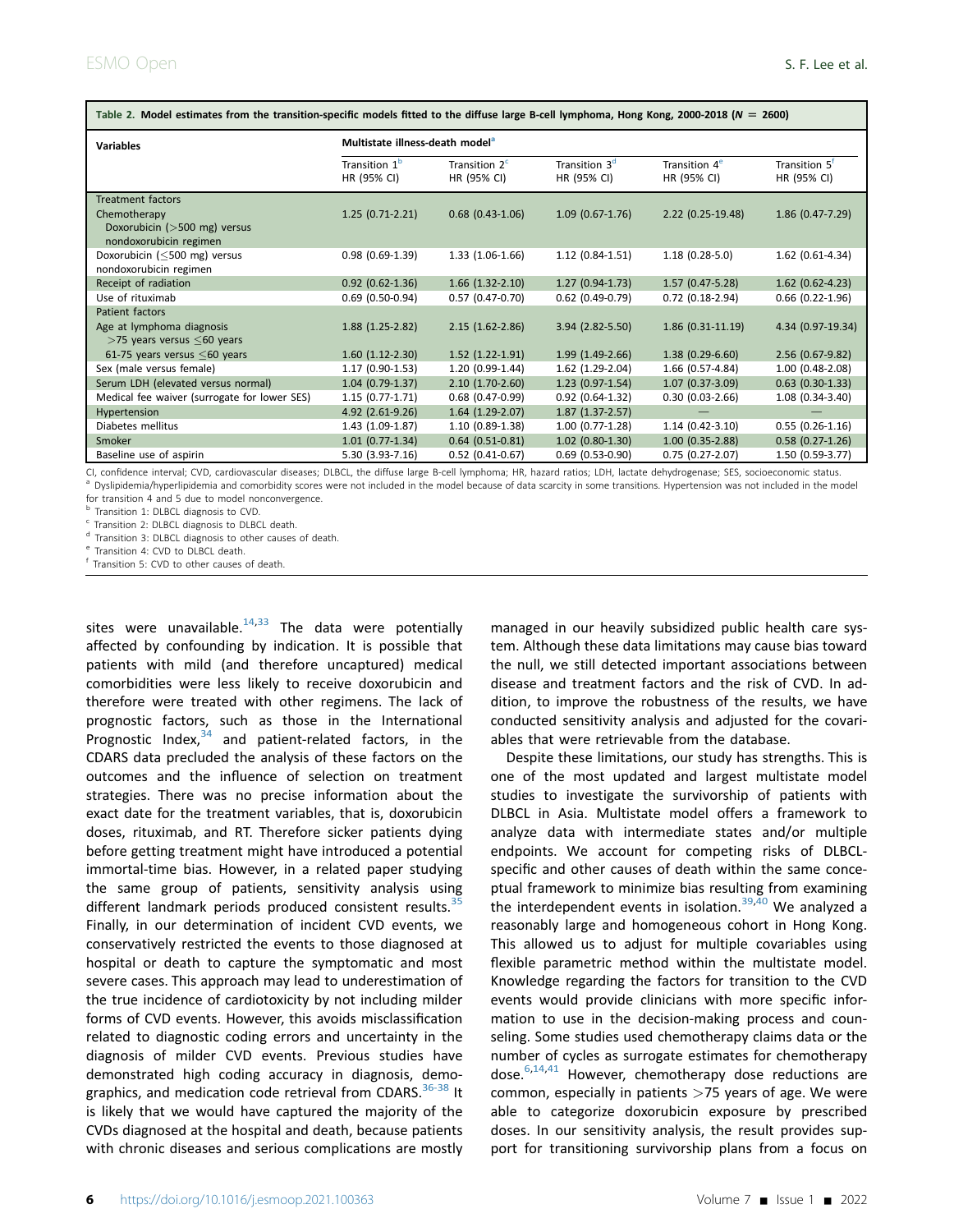<span id="page-6-3"></span>

Figure 3. Stacked graph showing probability from the illness-death model of being in each state among patients who were smokers, and had diabetes, varying across doxorubicin doses and ages, in Hong Kong, during 2000-2018 [613 lymphoma deaths (23.6%)]. CVD, cardiovascular disease; DLBCL, diffuse large B-cell lymphoma.

lymphoma-related deaths to other causes beyond 5 years after treatment. Additional research using data with details regarding medication regimen and RT is required to better assess the impact of these therapies on survivorship.

#### **Conclusions**

We conducted an Asian population-based analysis to study the clinical course of DLBCL patients with no prior CVD, and assessed the dose-dependent effect of doxorubicin on incident CVD events and survival outcomes. Through simultaneous adjustments for multiple covariates and intermediate events, we showed associations which are not directly visible with a classical regression model. We found that incident CVDs can occur soon after lymphoma treatment and continued to occur throughout the follow-up. Together, these findings highlight the importance of pretreatment screening for cardiovascular risk, careful balancing of the risks and benefits of doxorubicin, and minimizing the risk of CVD throughout survivorship.

#### ACKNOWLEDGEMENTS

We thank King-Fung Tsang (Department of Clinical Oncology, Tuen Mun Hospital, Hong Kong) for clerical support and data retrieval.

## FUNDING

This work was supported by the Spanish National Health Institute Carlos III (Instituto de Salud Carlos III-ISCIII; grant number: CP17/ 00206-EU-FEDER).

#### **DISCLOSURE**

The authors declare no competing financial interests.

#### **REFERENCES**

- <span id="page-6-0"></span>1. [Ng AK, LaCasce A, Travis LB. Long-term complications of lymphoma and](http://refhub.elsevier.com/S2059-7029(21)00325-2/sref1) its treatment. J Clin Oncol[. 2011;29\(14\):1885-1892](http://refhub.elsevier.com/S2059-7029(21)00325-2/sref1).
- <span id="page-6-1"></span>2. [Hung OY, Brown JR, Dai T, Easley KA, Flowers CR, Parashar S. Pattern of](http://refhub.elsevier.com/S2059-7029(21)00325-2/sref2) [cardiac surveillance among patients with lymphoma receiving](http://refhub.elsevier.com/S2059-7029(21)00325-2/sref2) [anthracycline-based chemotherapy.](http://refhub.elsevier.com/S2059-7029(21)00325-2/sref2) BMJ Open. 2015;5(10):e008350.
- 3. [Carver JR, Shapiro CL, Ng A, et al. American Society of Clinical Oncology](http://refhub.elsevier.com/S2059-7029(21)00325-2/sref3) [clinical evidence review on the ongoing care of adult cancer survivors:](http://refhub.elsevier.com/S2059-7029(21)00325-2/sref3) [cardiac and pulmonary late effects.](http://refhub.elsevier.com/S2059-7029(21)00325-2/sref3) J Clin Oncol. 2007;25(25):3991-[4008.](http://refhub.elsevier.com/S2059-7029(21)00325-2/sref3)
- 4. [Siegel RL, Miller KD, Jemal A. Cancer statistics, 2016.](http://refhub.elsevier.com/S2059-7029(21)00325-2/sref4) CA Cancer J Clin. [2016;66\(1\):7-30.](http://refhub.elsevier.com/S2059-7029(21)00325-2/sref4)
- <span id="page-6-2"></span>5. [Moser EC, Noordijk EM, van Leeuwen FE, et al. Long-term risk of](http://refhub.elsevier.com/S2059-7029(21)00325-2/sref5) [cardiovascular disease after treatment for aggressive non-Hodgkin](http://refhub.elsevier.com/S2059-7029(21)00325-2/sref5) lymphoma. Blood[. 2006;107\(7\):2912-2919](http://refhub.elsevier.com/S2059-7029(21)00325-2/sref5).
- <span id="page-6-4"></span>6. [Salz T, Zabor EC, Brown PdN, et al. Preexisting cardiovascular risk and](http://refhub.elsevier.com/S2059-7029(21)00325-2/sref6) [subsequent heart failure among non-Hodgkin lymphoma survivors.](http://refhub.elsevier.com/S2059-7029(21)00325-2/sref6) J Clin Oncol[. 2017;35\(34\):3837-3843](http://refhub.elsevier.com/S2059-7029(21)00325-2/sref6).